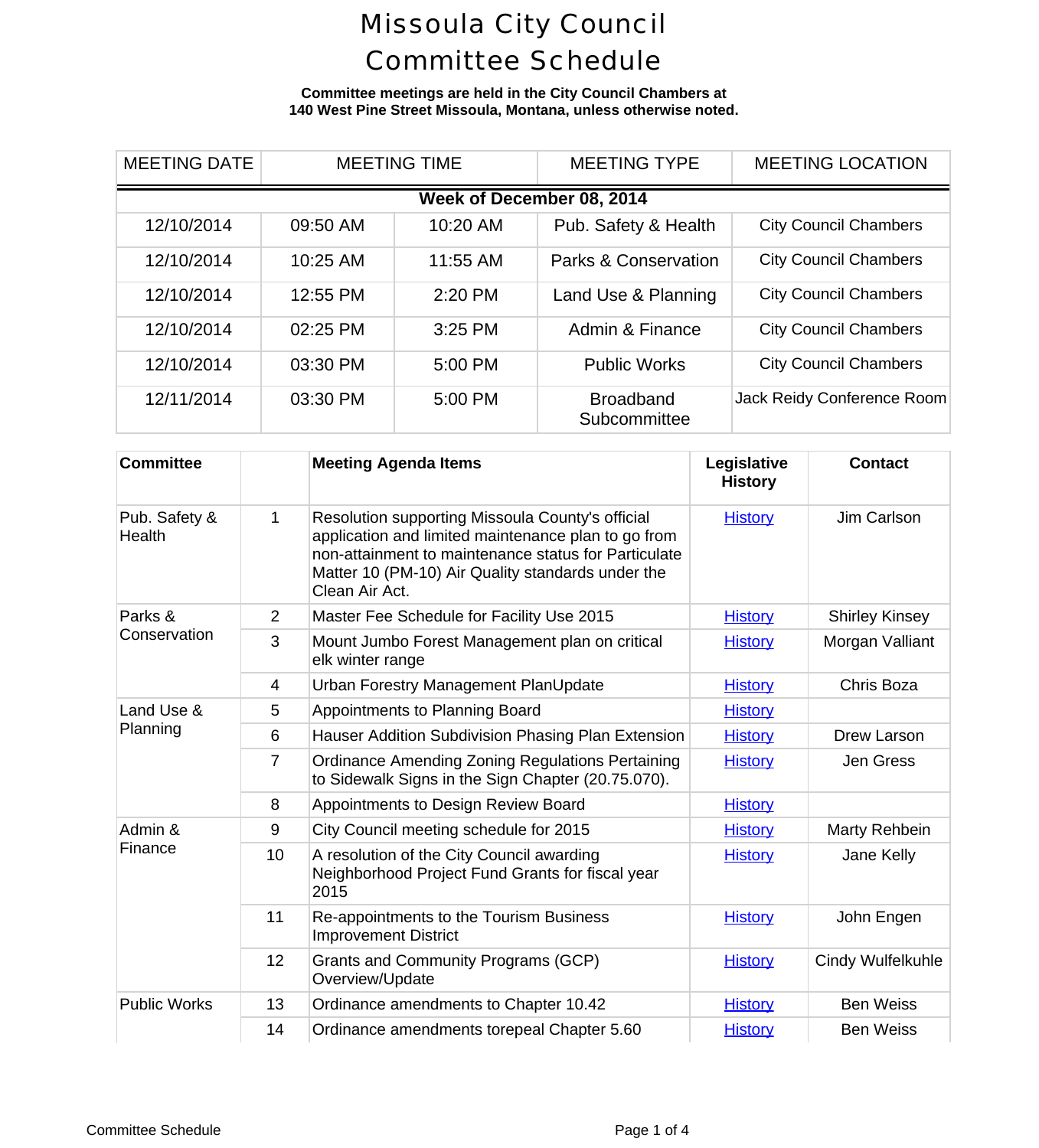**Committee meetings are held in the City Council Chambers at 140 West Pine Street Missoula, Montana, unless otherwise noted.**

|                                  | 15 <sub>2</sub> | Paint and sign maintenance truck award                                                           | <b>History</b> | Jack St   |
|----------------------------------|-----------------|--------------------------------------------------------------------------------------------------|----------------|-----------|
|                                  | 16              | Purchase of Street Division pickup                                                               | <b>History</b> | Jack St   |
|                                  | 17              | S. 3rd St. W. Phase III Improvements Project -<br>Mountain Water Company main extension contract | <b>History</b> | Kevin SI  |
|                                  | 18              | Memorandum of Agreement between Missoula in<br>Motion and Bike Walk Alliance of Missoula.        | <b>History</b> | Jessica N |
|                                  | 19              | Presentation on Missoula in Motion                                                               | <b>History</b> | Jessica N |
|                                  | 20              | FY15 Skid Steer with cold planer purchase                                                        | <b>History</b> | Jack St   |
|                                  | 21              | Ordinance amendments to establish Chapter 2.96<br>for the Bicycle Pedestrian Advisory Board      | <b>History</b> | Ben W     |
| <b>Broadband</b><br>Subcommittee | 22              | Next meeting topics-Main Street Montana<br><b>Telecommunications KIN</b>                         | <b>History</b> |           |
|                                  | 23              | Fiber map presentation                                                                           | <b>History</b> |           |
|                                  | 24              | Dial-in Number - 1-406-745-4194 - Participant<br>0137192                                         | <b>History</b> |           |
|                                  | 25              | City staff report on Dig Once and Data<br><b>Collection/Mapping</b>                              | <b>History</b> | Marcy     |
|                                  |                 |                                                                                                  |                |           |

*The following items have been referred to City Council committees, but the committees will not discuss them in the coming week:*

| <b>Committee</b>        |                | <b>Held Meeting Agenda Items</b>                                                              | Legislative<br><b>History</b> | Conta                 |
|-------------------------|----------------|-----------------------------------------------------------------------------------------------|-------------------------------|-----------------------|
| Admin &<br>Finance      | 1              | Discussion of Remote Attendance or Proxy Voting                                               | <b>History</b>                | Caitlin C             |
|                         | $\overline{2}$ | Journal vouchers                                                                              | <b>History</b>                | Leigh Gr              |
|                         | 3              | Budget transfers.                                                                             | <b>History</b>                | Leigh Gr              |
| Parks &<br>Conservation | 4              | Resolution to address parkland encroachment                                                   | <b>History</b>                | Elizabeth E           |
|                         | 5              | Dogs In City Cemetery                                                                         | <b>History</b>                | Ed Chile              |
|                         | 6              | Council appointment to the Energy & Climate Team                                              | <b>History</b>                | Kelly E               |
| Comm. of the<br>Whole   | 7              | Propose the City Council be a member unit of the<br>Missoula Chamber of Commerce.             | <b>History</b>                | Caitlin C             |
|                         | 8              | <b>Mountain Water Acquisition Update</b>                                                      | <b>History</b>                | Bryan von L           |
|                         | 9              | Every Voice Engaged--A Municipal Gaming Tool to<br>engage the public in budget prioritization | <b>History</b>                | Caitlin C             |
|                         | 10             | Next Generation Broadband for City of Missoula &<br>Missoula County                           | <b>History</b>                | Caitlin Co<br>Jason W |
|                         | 11             | i3 Teen Council discussion                                                                    | <b>History</b>                | Jason W               |
|                         | 12             | Updates from Council representatives on the Health                                            | <b>History</b>                | Marilyn N             |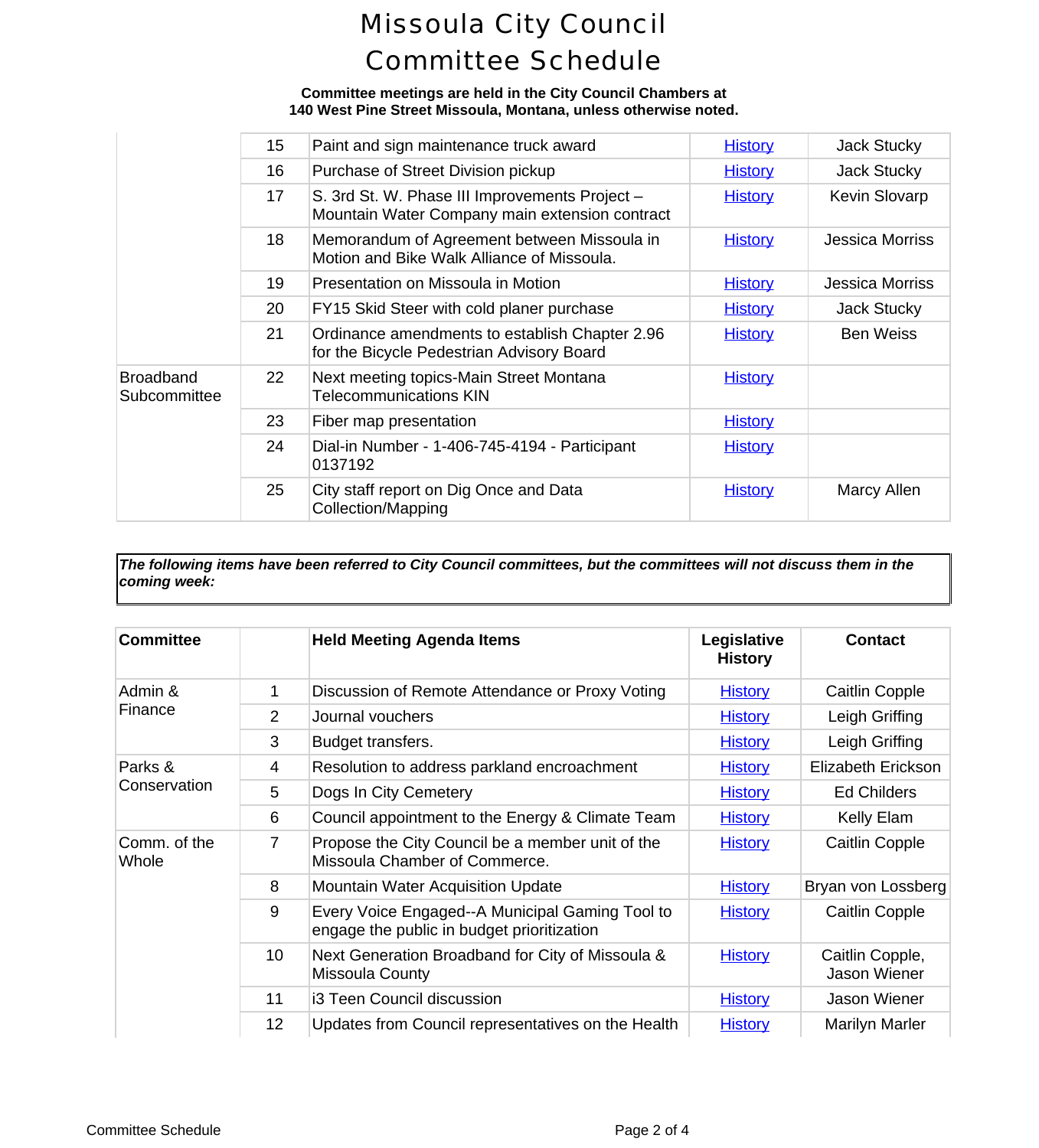### **Committee meetings are held in the City Council Chambers at 140 West Pine Street Missoula, Montana, unless otherwise noted.**

|                         |    | Board, Community Forum, Transportation Policy<br>Coordinating Committee, other boards and<br>commissions as necessary. (Ongoing) |                |                             |
|-------------------------|----|----------------------------------------------------------------------------------------------------------------------------------|----------------|-----------------------------|
|                         | 13 | Update from Missoula Economic Partnership<br>President/CEO James Grunke                                                          | <b>History</b> | Marilyn N                   |
|                         | 14 | Bi-annual meeting with the Chamber of Commerce                                                                                   | <b>History</b> | Marilyn N                   |
|                         | 15 | Conference updates and information sharing                                                                                       | <b>History</b> | Marilyn N                   |
|                         | 16 | Missoula County Public Schools update--Smart<br>Schools 2020                                                                     | <b>History</b> | Jason W                     |
|                         | 17 | Lobbyist agenda for legislative session                                                                                          | <b>History</b> | <b>Emily Be</b>             |
| Land Use &<br>Planning  | 18 | Annexation, (see separate list at City Clerk's Office<br>for pending annexations) (Ongoing in committee)                         | <b>History</b> | <b>Marty Re</b>             |
|                         | 19 | Discussion of City planning issues with members of<br>the Planning Board.                                                        | <b>History</b> | Bob Ja                      |
|                         | 20 | Adopt broadband standards for the City of Missoula                                                                               | <b>History</b> | Caitlin Cop<br>Jason W      |
| Pub. Safety &<br>Health | 21 | Discuss plans to resolve natural gas-like odors in<br>Northside and Westside neighborhoods                                       | <b>History</b> | Bryan von L                 |
|                         | 22 | Fire Department update.                                                                                                          | <b>History</b> | Jason D                     |
|                         | 23 | Safety aspects of management of the urban deer<br>population in the city of Missoula.                                            | <b>History</b> | <b>Dick Haine</b><br>Wilkir |
|                         | 24 | Discussion with Crime Victim Advocate Office.                                                                                    | <b>History</b> | Jon Wil                     |
|                         | 25 | Air quality issues related to railroad operations in<br>and through Missoula.                                                    | <b>History</b> | Dave Stro                   |
|                         | 26 | Health Department update.                                                                                                        | <b>History</b> | Ellen Le                    |
|                         | 27 | Police Department update.                                                                                                        | <b>History</b> | Mike Br                     |
|                         | 28 | Appointment to the City/County Animal Control<br><b>Board</b>                                                                    | <b>History</b> | Kelly E                     |
| Public Works            | 29 | Resolution to change the speed limit on Reserve<br>Street between Brooks and 39th Street.                                        | <b>History</b> | Wayne G                     |
|                         | 30 | Review fence regulations                                                                                                         | <b>History</b> | Jason W                     |
|                         | 31 | Proposal to convert Orange Street between S. 1st<br>Street and S. 6th Street to three moving lanes and<br>two parking lanes      | <b>History</b> | Alex T                      |
|                         | 32 | Review community traffic calming proposal for 5th<br>and 6th streets between Higgins and Russell                                 | <b>History</b> | Alex T                      |
|                         | 33 | Energy/Fuel reduction policy review                                                                                              | <b>History</b> | Bryan von L                 |
|                         | 34 | Joint Trenching Agreement between utilities and City<br>of Missoula                                                              | <b>History</b> | Caitlin Co<br>Jason W       |
|                         | 35 | Inclusion of the 300 block of Daly Avenue in theUM                                                                               | <b>History</b> | Alex T                      |